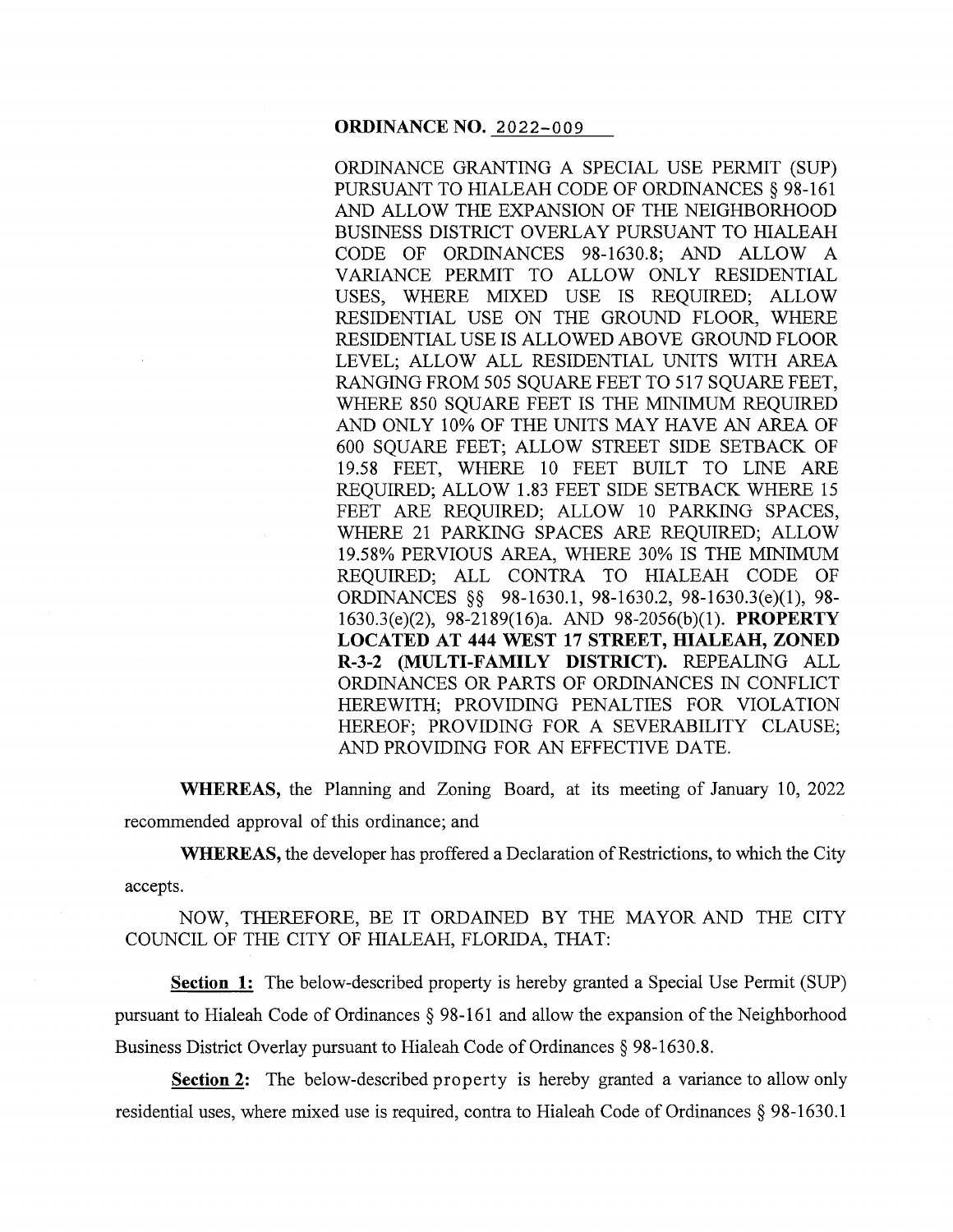# Ordinance No. 2022-009 Page 2

that as relevant provides: "No building or land shall be used and no building shall be hereinafter erected, constructed, reconstructed or structurally altered that is designed, arranged or intended to be used or occupied for any purpose, unless it provides residential use and one or more of the principal commercial uses ... "; allow residential use on the ground floor, where residential use is allowed above floor level, contra to Hialeah Code of Ordinances § 98-1630.2 that as relevant provides: "Residential uses shall be allowed above the ground level only."; allow all residential units with area ranging from 505 square feet to 517 square feet, where 850 square feet is the minimum required and only 10% of the units may have an area of 600 square feet, contra to Hialeah Code of Ordinances § 98-1630.2 that as relevant provides: "Each residential unit shall have minimum of 850 square feet, except that ten percent of residential units may have a minimum of 600 feet for studios on one bedroom units."; allow street side setback of 19 .5 8 feet, where 10-feet built-to-line is required, contra to Hialeah Code of Ordinances § 98-1630.3)(e)(1) that as relevant provides: "Front setback and street side setback. For the pedestal or base of a building, a minimum setback of ten feet, built-to-line ...,"; allow 1.83 feet side setback, where 15 feet are required, contra to Hialeah Code of Ordinances§ 1630.3(e)(2) that as relevant provides: "Interior side setback and interior rear setback. For the pedestal or base of a building, there is no minimum setback requirement, except that all property lines abutting low density and medium density residential districts shall provide a minimum setback of 15 feet."; allow 10 parking spaces, where 21 parking spaces are required, contra to Hialeah Code of Ordinances § 98-2189(16)(a.) that provides: *"Residential uses.* Parking for residential uses shall be two parking spaces for one or two bedrooms and one-half parking spaces for each additional bedroom. An additional one-quarter parking space for each dwelling unit shall be provided for guest parking. The guest parking requirement may be satisfied, in whole or in part, by the operation of valet parking services for residential guests, approved by the city."; allow 19.58% pervious area, where 30% is the minimum required, contra to Hialeah Code of Ordinances § 98-2056(b)(1) that provides: "A minimum of 30 percent of the net residential land area shall be maintained in landscaped open space, which space may include recreation areas, swimming pools, and setback areas." Property located at 444 West 17 Street, Hialeah, zoned R-3-2 (Multiple-Family District) and legally described as follows:

> The North 100 feet of Lot 4, of GLADEVILLE, according to the Plat thereof, as recorded in Plat Book 7, at Page 45, of the Public Records of Miami-Dade County, Florida; less the West 12.5 feet and less the North 30 feet for right-of-way.